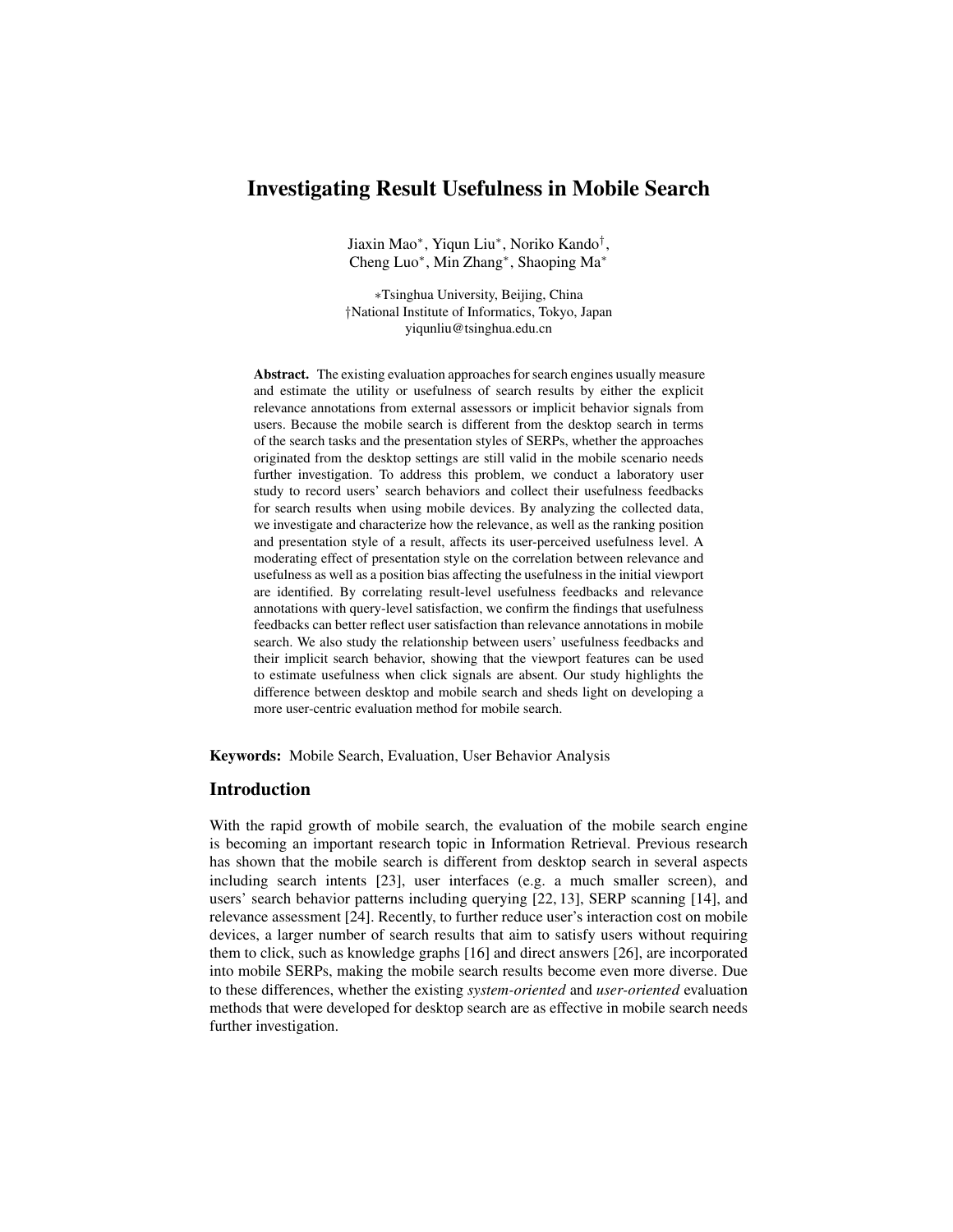For the system-oriented evaluation, the Cranfield-like evaluation paradigm [2] is widely used. In this paradigm, we measure the effectiveness of search systems by computing some *evaluation metrics* such as MAP and NDCG [10], based on a set of *relevance judgments*. While Verma and Yilmaz [24] found that the relevance judgments on desktop and mobile are different, some recent studies [11, 15, 20] in desktop search have spotted a gap between the relevance annotations from assessors and the *usefulness* [4] feedbacks from users and showed that usefulness feedback has a stronger correlation with user satisfaction. However, to what extent the relevance annotation can reflect the result-level user-perceived usefulness and be adopted to estimate the querylevel user satisfaction in mobile search has not been extensively studied yet.

In the user-oriented evaluation, user's click [12] and post-click dwell time [5] on landing pages have been widely used as implicit feedbacks to measure the user satisfaction in Web search. However, to reduce user's interaction cost, modern mobile search engines often present search results in the form of information cards [16, 26], which aim to meet user' information needs on SERPs, without requiring further clicks. Therefore, the click-based online evaluation methods may not be as reliable in mobile search. To address this problem, some recent studies (e.g. [16, 17]) proposed to utilize the viewport<sup>1</sup> changes on mobile devices to capture user's viewing behavior and estimate their attention in mobile search. These studies suggested that user's viewing behavior captured by viewport changes is valuable in measuring user satisfaction in mobile search. But to the best of our knowledge, no existing research has systematically investigated the relationship between user's viewing behavior and their explicit usefulness feedbacks *per result* in mobile search.

To fill these two research gaps, we conducted a laboratory user study to address the following research questions:

- RQ1: What factors may affect the user-perceived usefulness of a search result in mobile search?
- RQ2: How do the user-perceived usefulness of search results correlate with the query-level user satisfaction in mobile search?
- RQ3: How can we use search behavior features to estimate user-perceived usefulness in mobile search?

The laboratory user study enables us to get explicit feedbacks from users, record rich behaviors, and control the undesired variabilities. In particular, we use the explicit result-level usefulness feedbacks and query-level satisfaction feedbacks from the participants to measure the user-perceived usefulness of a search result and the querylevel user satisfaction in this study (See Section Data Collection for more details).

#### Data Collection

The data was collected through a laboratory user study with 43 participants.

Search Tasks 20 search tasks were adopted in the user study. Each search task is defined by a query selected from the query log of a commercial mobile search engine. Among these 20 search tasks, 13 are informational, 6 are transactional, and only 1 of

<sup>&</sup>lt;sup>1</sup> the region on the display screen for viewing the content of Web pages.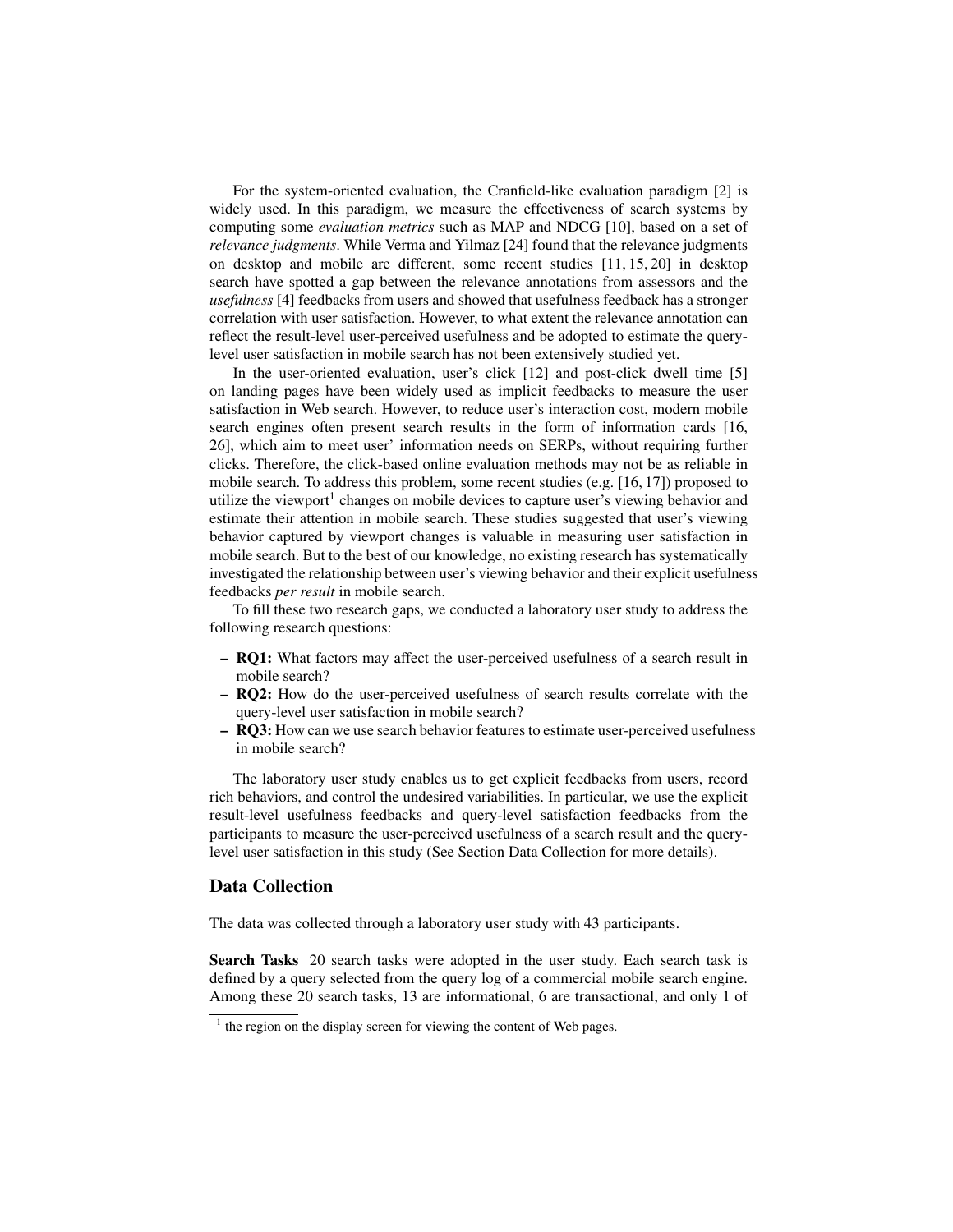them is navigational (i.e. finding the official website of a university). The informational tasks covers a variety of topics such as QA, news, healthcare etc. and the transactional tasks are about finding specific videos, images, and mobile games. The authors further created a background story according to each sampled query to reduce the potential ambiguity of a single query. For each search task, we crawled four SERPs from four popular mobile search engines on one day of October, 2016, using the corresponding query. Because the search tasks cover different topics, the search results on these SERPs cover a variety of vertical types such as Image, Video, News, QA, and Knowledge Graph. In this way, we collected  $20 \times 4 = 80$  SERPs for 20 search tasks from 4 different mobile search engines.

Participants We hired 43 undergraduate students (20 females and 23 males, aged from 19 to 23) from our university as participants via emails and online social networks. In the pre-experiment questionnaire, most participants reported that they were familiar with search engines (Mean=5.68 in a 7-point Likert scale from *not familiar at all* to *very familiar*) and smart phones (Mean=5.79 in a 7-point Likert scale), which indicates that they had adequate search expertise to complete the mobile search tasks.

Apparatus We implemented a Web-based experimental system to host the crawled SERPs and used an Android smartphone which has a 5-inch touch screen with a resolution of  $1280 \times 720$ . Using the WebView widget provided in Android SDK, we developed an experimental mobile browser which can record rich user interaction logs including the content of visited pages, scrolling, touch gestures, clicks, and switchings between pages.

The widths of the crawled SERPs is equal to the width of the viewport and zooming was not allowed. Therefore, all the scrolling actions in the collected log are in vertical directions. Depending on the heights of search results, the initial viewport usually contains the first 2-4 results of each SERP.

User Study Procedure Each participant were required to complete 20 search tasks. For each search task, only one of the four SERPs from four different search engines would be shown to a participant. To balance the sources of the SERPs, we divided the 20 search tasks into 4 groups (task 1-5 as the first group, 6-10 as the second group, and etc.) and used a Latin square of size 4 to assign the SERPs from one of the four search engines to each group. In this way, we created 4 different settings for assigning the sources of SERPs to search tasks. The participants were assigned to the four settings in a balanced way, therefore, each SERP was shown to 10 or 11 participants. To control the order effects of search tasks, we also rotated the 20 search tasks using a Latin square of size 20.

For each search task, we first showed the task description (i.e. a query and the background story) to the participant. Then the participant was required to search with the query and complete the search task using the experimental mobile browser. The instruction given to the participants was the following:

*"Assuming you have the information need described in the background story, please search with this query in our system as you usually do with a mobile search engine."* Because we only crawled the first SERP for each search task, query reformulations and paginations were not allowed.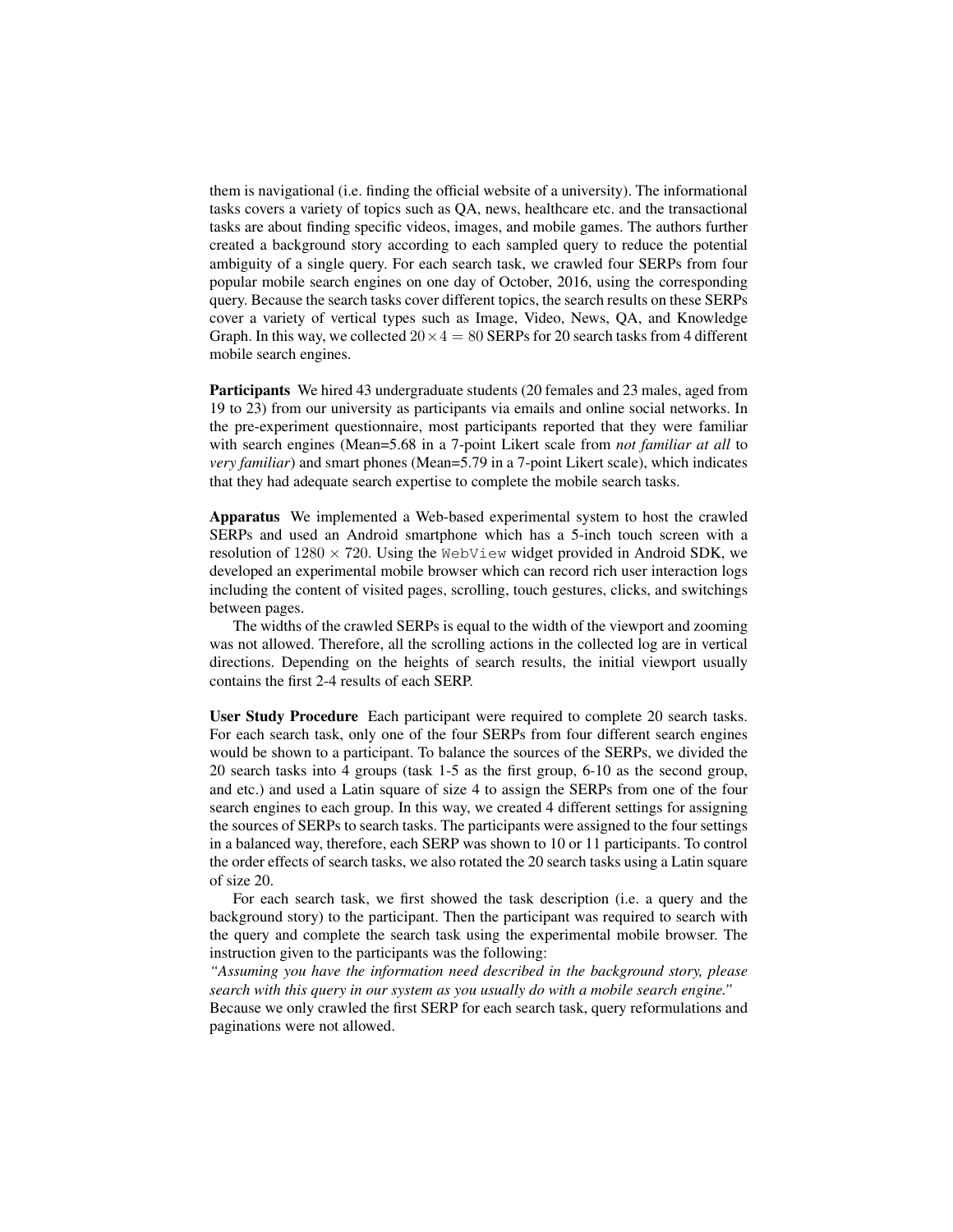After completing the search task, the participant would give usefulness feedback for the search results and satisfaction feedback for the query. Unlike previous studies in desktop settings [20] that only require the participant to give usefulness feedbacks for the *clicked* results, we asked the participants to select all the results they had *examined* on the mobile SERPs and give usefulness feedbacks for all these *examined* results. The collected result-level usefulness feedback in our study should reflect whether the presented snippet on the SERP was useful or not if the result was not clicked, or whether both the content on the SERP *and* the content on the landing page were useful if the result was clicked. We use the 4-level graded usefulness feedback and corresponding feedback instruction ( $U \in \{1, 2, 3, 4\}$ ) that were adopted by Mao et al. [20].

In this way, we collected participants' self-reported examination feedbacks  $(E)$  and their explicit usefulness feedbacks  $(U)$  for the examined results simultaneously. E is a binary variable and  $E = 1$  means the participant reported that she examined the result. We further assume that the unexamined results did not contribute to the completion of the search task, therefore, their usefulness feedbacks  $U$  were set to 1: not useful at all.

For query-level satisfaction  $(SAT)$ , a 5-level graded scale [18] was used and the instruction was:

*"Are you satisfied with your search experience with the query and search results? 1: not satisfied at all - 5: very satisfied"*.

Data Annotation To investigate what factors affect the user-perceived usefulness of mobile search results, we further hired professional assessors to assess *relevance* and *click necessity* [19] for all the search results. Because previous research [24] shows that the relevance annotation will be affected by the device used in the annotation process, we required the assessors to make annotations on the same smartphone that was used in the user study.

We used a typical 4-level graded relevance following the TREC criteria [25]. Each search result was annotated by three assessors. The Fleiss'  $\kappa$  of relevance annotation is 0.388, which demonstrates a fair agreement between the assessors.

| First Viewport for Query:<br>place to visit in Guangzhou                                                                                                                                                                                                                                                                                                                                                   |                                                         |                                                          | Click<br>Necessity           | First Viewport for Query:<br>Mi 5 specs                                                                                                                                                                                                                               | Click<br>Necessity |
|------------------------------------------------------------------------------------------------------------------------------------------------------------------------------------------------------------------------------------------------------------------------------------------------------------------------------------------------------------------------------------------------------------|---------------------------------------------------------|----------------------------------------------------------|------------------------------|-----------------------------------------------------------------------------------------------------------------------------------------------------------------------------------------------------------------------------------------------------------------------|--------------------|
| Guangzhou / Top sights<br>Shamian<br>Island<br>Pedestrian-<br>centric island                                                                                                                                                                                                                                                                                                                               | Baiyun<br>Mountain<br>Mountain<br>More Guangzhou sights | Chimelong<br>Paradise<br>Circus, water<br>park, zoo, and | 2                            | · Display. 5.15-inch.<br>· Processor. 1.3GHz quad-core.<br>· Front Camera, 4-megapixel,<br>· Resolution, 1080x1920 pixels.                                                                                                                                            | 1                  |
| 10 Best Places to Visit in Guangzhou (2017)<br>- TripAdvisor<br>https://www.tripadvisor.in > Attractions-g<br>Hotels near Canton Tower. Hotels near Shamian<br>Island, Hotels near Chimelong Safari Park, Hotels<br>near Chen Clan Ancestral Hall-Folk Craft<br>Museum. Hotels near Baivun Mountain. Hotels<br>near Chimelong Paradise. Hotels near Yuexiu<br>Mountain. Hotels near Pearl River (Zhujiang) |                                                         |                                                          | $\overline{\mathbf{3}}$<br>3 | $-$ RAM, $3GB$ .<br>$-$ OS. Android 6.0.<br>· Storage, 32GB.<br>- Rear Camera. 16-megapixel.<br>More items<br>Xiaomi Mi 5 price, specifications, features,<br>comparison - NDTV<br>m.gadgets.ndtv.com > xiaomi-mi-5-3344<br><b>BI</b> Feedback<br>@ About this result |                    |
| 10 Best Places to Visit Around Southern<br>China - EscapeHere<br>m.escapehere.com > destination > 10-best                                                                                                                                                                                                                                                                                                  |                                                         |                                                          |                              | Xiaomi Mi 5 - Full phone specifications -                                                                                                                                                                                                                             | 3                  |

Fig. 1: Examples of results with different click necessity (1: Not Necessary; 2: Possibly Necessary; 3: Definitely Necessary).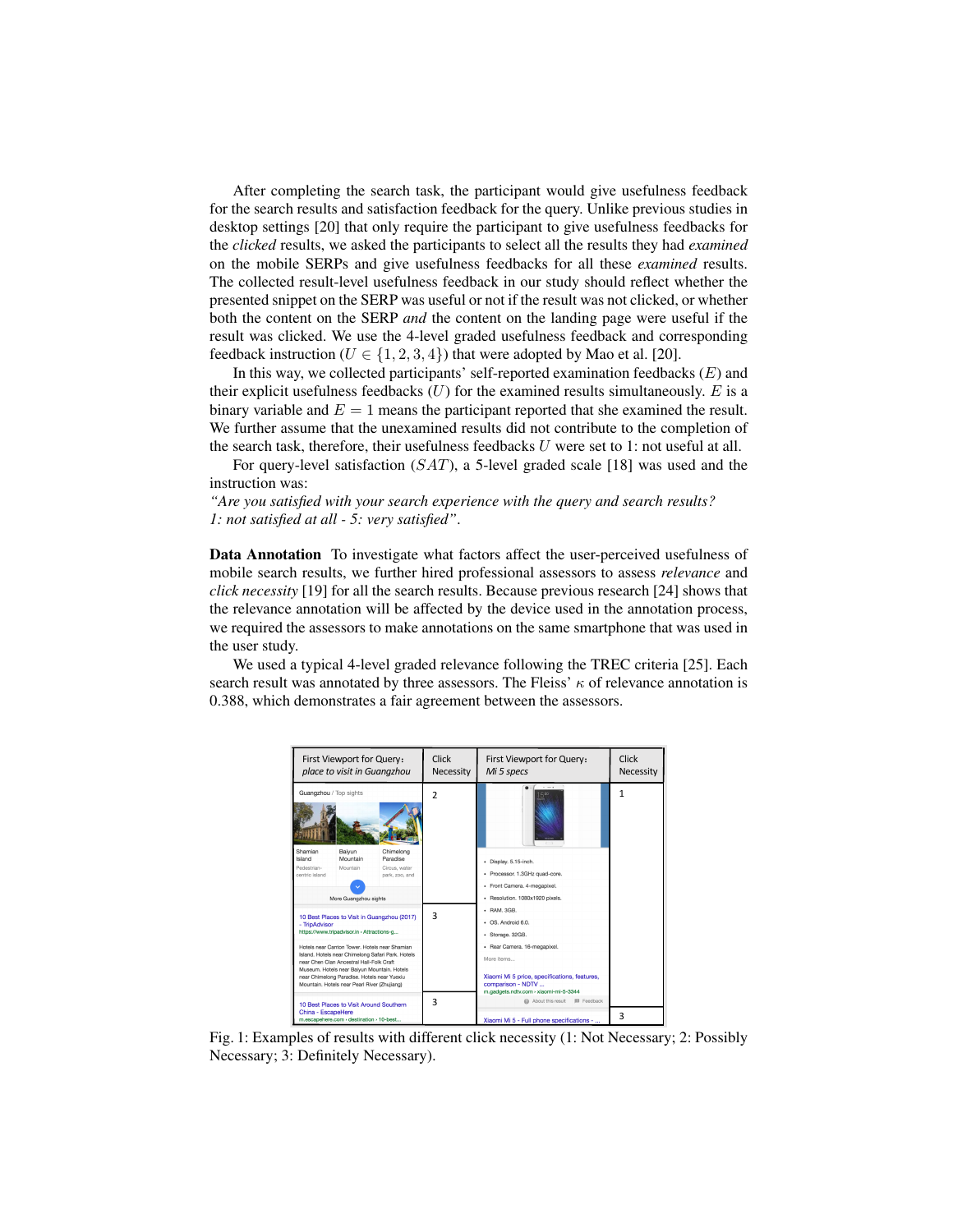Different types of vertical results are federated into the SERP of mobile search engines. The contents and the presentation styles of these heterogeneous results may have an effect on how the user interacts with them. Traditionally, such effect is investigated by categorizing the results into different vertical types, such as knowledge graph [16], direct answer[26] as well as weather, travel, finance, and etc. [8]. However, the search results in our dataset were crawled from four different search engines and have many different presentation styles. It is tricky to develop a taxonomy to cover all the presentation styles in our dataset properly. Therefore, in this study, we adopted the *click necessity* measure and the corresponding annotation procedure proposed by Luo et al. [19] to investigate the effect on usefulness brought by the abundant information presented in the snippets of heterogeneous mobile search results.

Similar to relevance annotation, each result was annotated by three assessors. The Fleiss'  $\kappa$  of the click necessity annotation is 0.475, which reaches a moderate agreement level and shows that the click necessity can be annotated reliably by external assessors. We show some examples of results with different click necessity scores in Figure 1.137 (17.6%) of the unique results were annotated as "1: not necessary", 136 (17.4%) as "2: possibly necessary", and 507 (65.0%) as "3: definitely necessary". Over half of results were annotated as "3: definitely necessary" because organic results constitute a major proportion of the search results.

Collected Data After a throughly inspection of the collected dataset, we removed 3 informational search tasks because of the malfunctioning of the experimental apparatus, especially the search behavior logging function. We collected 731 valid search sessions<sup>2</sup>. There are  $1,831$  clicks and  $2,305$  usefulness feedbacks in these sessions.

### Influencing Factors of Usefulness Feedback in Mobile Search

Regarding RQ1, in this section, we investigate three factors that may influence the result-level usefulness feedback in mobile search: the ranking position of the result, the relevance with the query, and the click necessity of its presentation style.



Fig. 2: The effects of rank on user's (a) examination and (b) usefulness feedbacks. <sup>2</sup> The dataset will be open to public for research purpose after the double-blind review process.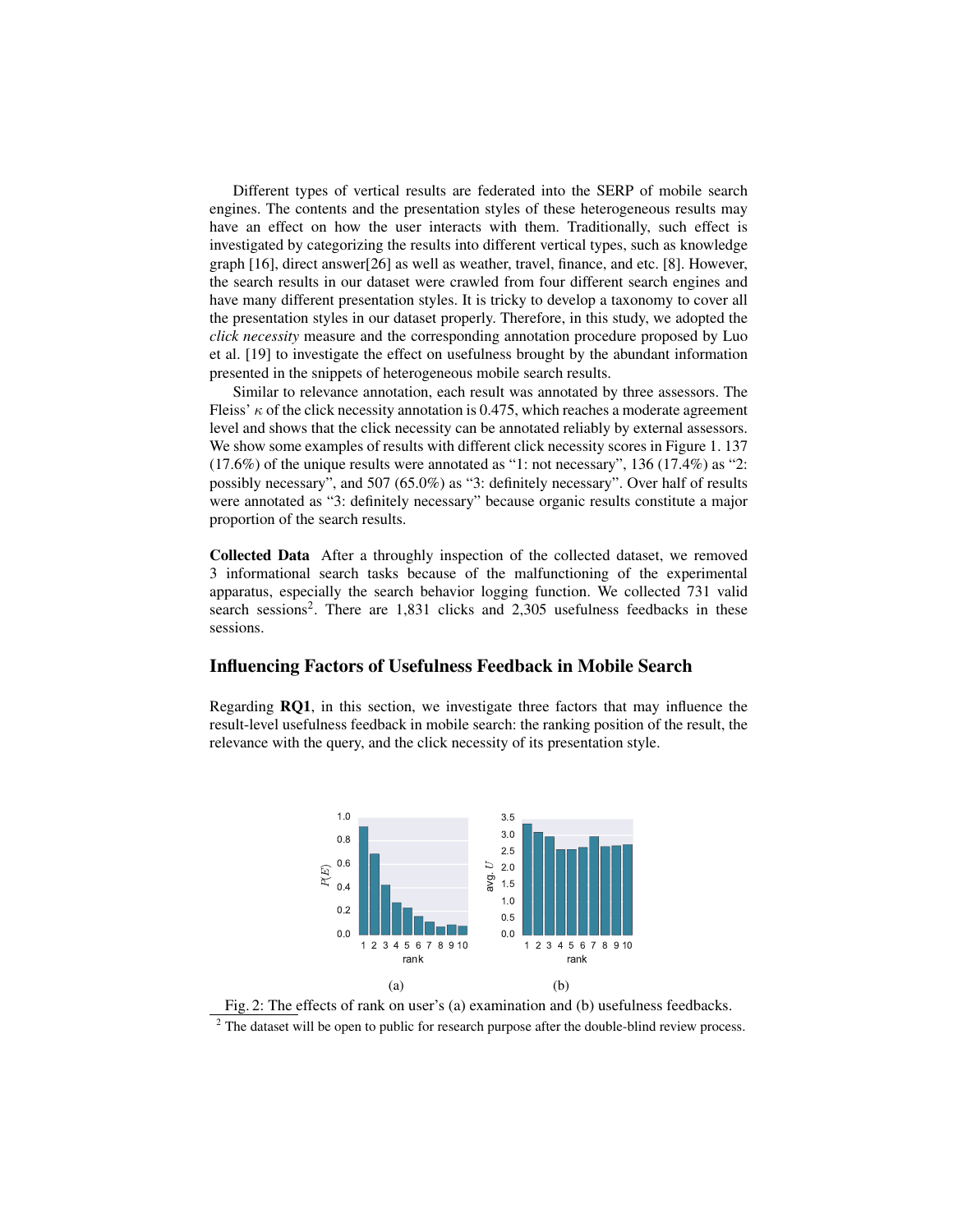Effect of Ranking Positions Previous research showed that in desktop setting, the examination of search results is affected by the *position bias* [6]. Higher-ranked results tend to received more user attention and larger probabilities of examination. Because examination is a prerequisite for usefulness, the rank of a result may also influence its usefulness feedback.

We first show the effect of ranking positions on participants' self-reported examination in Figure 2a. The results confirm that the probability of examination  $P(E)$  is decreasing with the rank of results. While 92.0% of the results in the 1st position were examined by participants, only 22.9% of the results in the 5th position were examined.

We then show the average usefulness feedbacks for the examined results in different ranks in Figure 2b. From this figure, we find that: 1) the top-3 results have significantly higher usefulness feedbacks than other results (independent t-test, twotailed,  $p < 0.001$ ). 2) the usefulness feedbacks of the top-3 results decrease with the rank significantly (one-way ANOVA test,  $F(2, 1503) = 22.24, p < 0.001$ ). 3) There is no significant difference in the usefulness feedbacks of the results from 4th to 10th positions<sup>3</sup> (one-way ANOVA test,  $F(6, 729) = 1.69, p = 0.12$ ).

These observations indicate that the rank of results affects not only user's examination behavior but also their usefulness judgments on examined results. It is also interesting to see that the users treat the results in the initial viewport (i.e. the results in top 3 positions) differently than the other results. They rate the examined results in top 3 positions as more useful than the other examined results. While the position bias affects their usefulness feedbacks in the initial viewport, the position effect seems to become less important when users scroll downwards to examine the results in the 4th to 10th positions.

Effect of Relevance To investigate the relationship between relevance and usefulness in mobile search, we compute the Pearson's r and Cohen's Weighted  $\kappa$  [3] between the relevance annotations from assessors and usefulness feedbacks from participants. For all the displayed results, there are only a weak linear correlation ( $r = 0.29$ ) and a slight agreement ( $\kappa = 0.11$ ) between relevance and usefulness. But if we only consider the examined results (i.e. the results that have usefulness feedbacks from the participants), a moderate linear correlation ( $r = 0.50$ ) and a fair agreement ( $\kappa = 0.33$ ) are detected. The reason for this apparent difference is that many relevant results were not examined by the participants because of the position bias on examination shown in Figure 2a. We also note that the correlation between the relevance annotations and usefulness feedbacks of examined results in our study is stronger than the correlation in desktop search reported by Mao et al. [20]  $(r = 0.332, \kappa = 0.209)$ . Compared to their study, the search tasks is more specific and query reformulation is not allowed in our study. Therefore, it is easier for the relevance assessors to guess user's information needs and make relevance judgments that can better reflect the user-perceived usefulness.

Effect of Click Necessity We are also interested in understanding how the click necessity of results affect the user-perceived usefulness.

While the Pearson's  $r$  between the 3-level click necessity annotation and 4-level usefulness feedback of the examined results is not significantly different from 0 ( $r =$ 

<sup>&</sup>lt;sup>3</sup> We omitted the results ranked below the 10th position here because some SERPs only contains 10 results.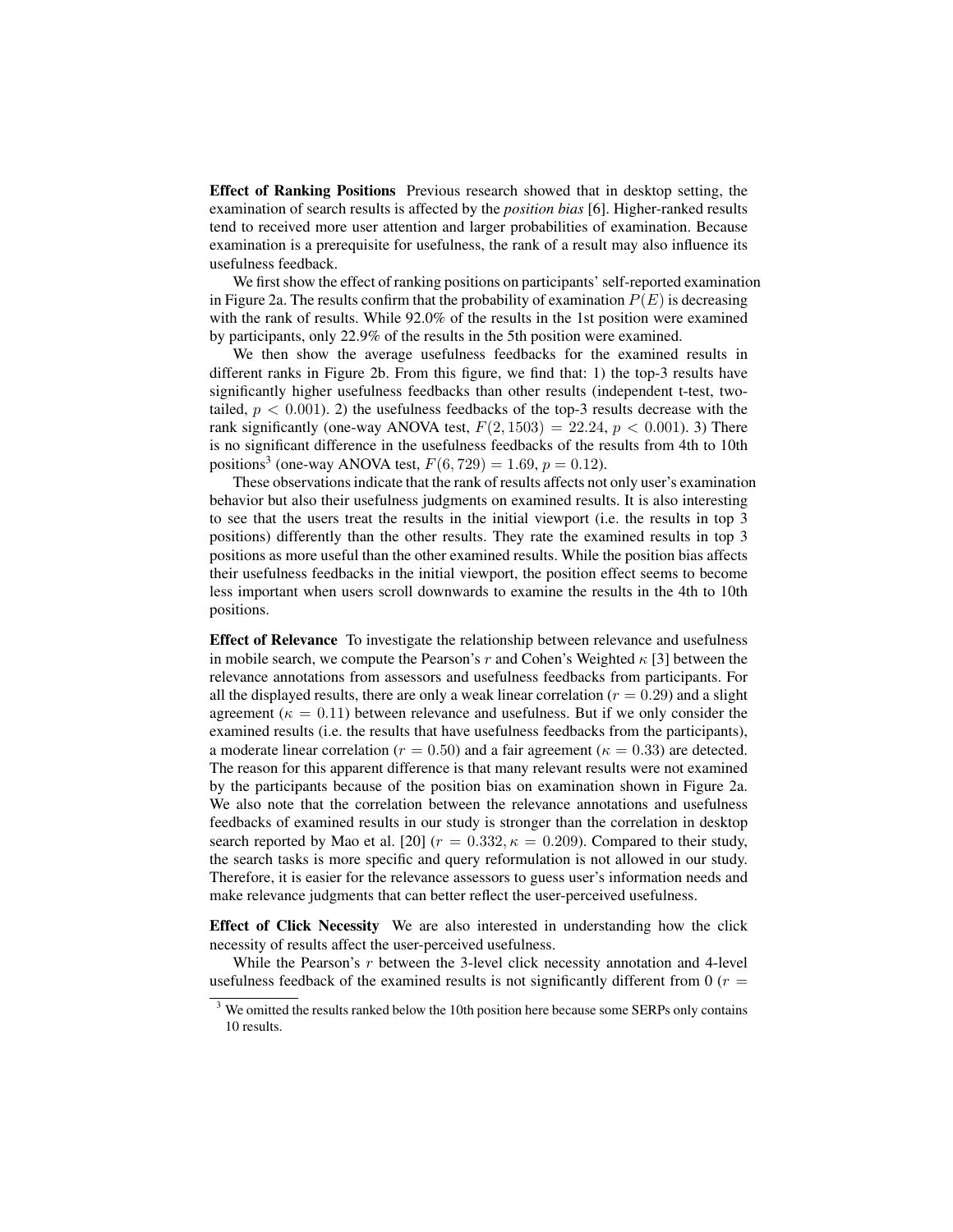

Fig. 3: Effects of click necessity and relevance on the usefulness feedbacks of unclicked results ( $C = 0$ ) and clicked results ( $C = 1$ ).

0.034,  $p = 0.10$ ), we hypothesize that the click necessity has interaction effects with relevance on user-perceived usefulness and these effects may differ for the clicked results and unclicked results. Therefore, we conduct two  $2 \times 2$  two-way ANOVA tests, that regard both relevance and click necessity as factors, for both clicked and unclicked results. Binary labels for relevance and click necessity are generated based on the 4-level and 3-level graded annotations. Because 50.4% of results are highly relevant  $(R = 4)$ , we regard the results with  $R = 4$  as results with *high relevance* and other results as with *low relevance*. For click necessity, we group the results with annotations "1: not necessary" and "2: possibly necessary" as results with *low click necessity* ( $n = 273, 35.0\%$ ) and the results with annotation "3: definitely necessary" as results with *high click necessity* ( $n = 507, 65.0\%$ ).

The interaction effects are shown in Figure 3. From the left part of the figure, we observe that the click necessity and relevance of unclicked results has an interaction effect on usefulness feedback. The ANOVA test shows that the interaction effect is statistically significant  $(F(1, 811) = 9.62, p = 0.002)$ . Presenting highly relevant information directly on the SERP can bring more usefulness even when the result is not clicked. From the right part of the figure, we find no interaction effect of relevance and click necessity for the clicked documents ( $F(1, 1486) = 0.03$ ,  $p = 0.85$ ). However, the clicked results with low click necessity is significantly more useful than the clicked results with high click necessity  $(F(1, 811) = 13.14, p < 0.001)$ . The low-clicknecessity results usually come from high-quality sources, such as online encyclopedia and online Q&A sites. Therefore, were they clicked, the usefulness feedbacks of them may be higher than the organic results with high click necessity.

### Usefulness vs. Satisfaction in Mobile Search

Regarding RQ2, we examine the relationship between result-level usefulness and query-level satisfaction by correlating some metrics based on participants' usefulness feedbacks with their satisfaction feedbacks. We use the same metrics based on relevance annotations as baselines. The results measured in Pearson's r are shown in Table 1.

We first compute the Discounted Cumulative Gain  $(DCG)$  [10] truncated at different positions using relevance annotations and usefulness feedbacks. We assume the unexamined results (i.e. the results without usefulness feedbacks from the participant)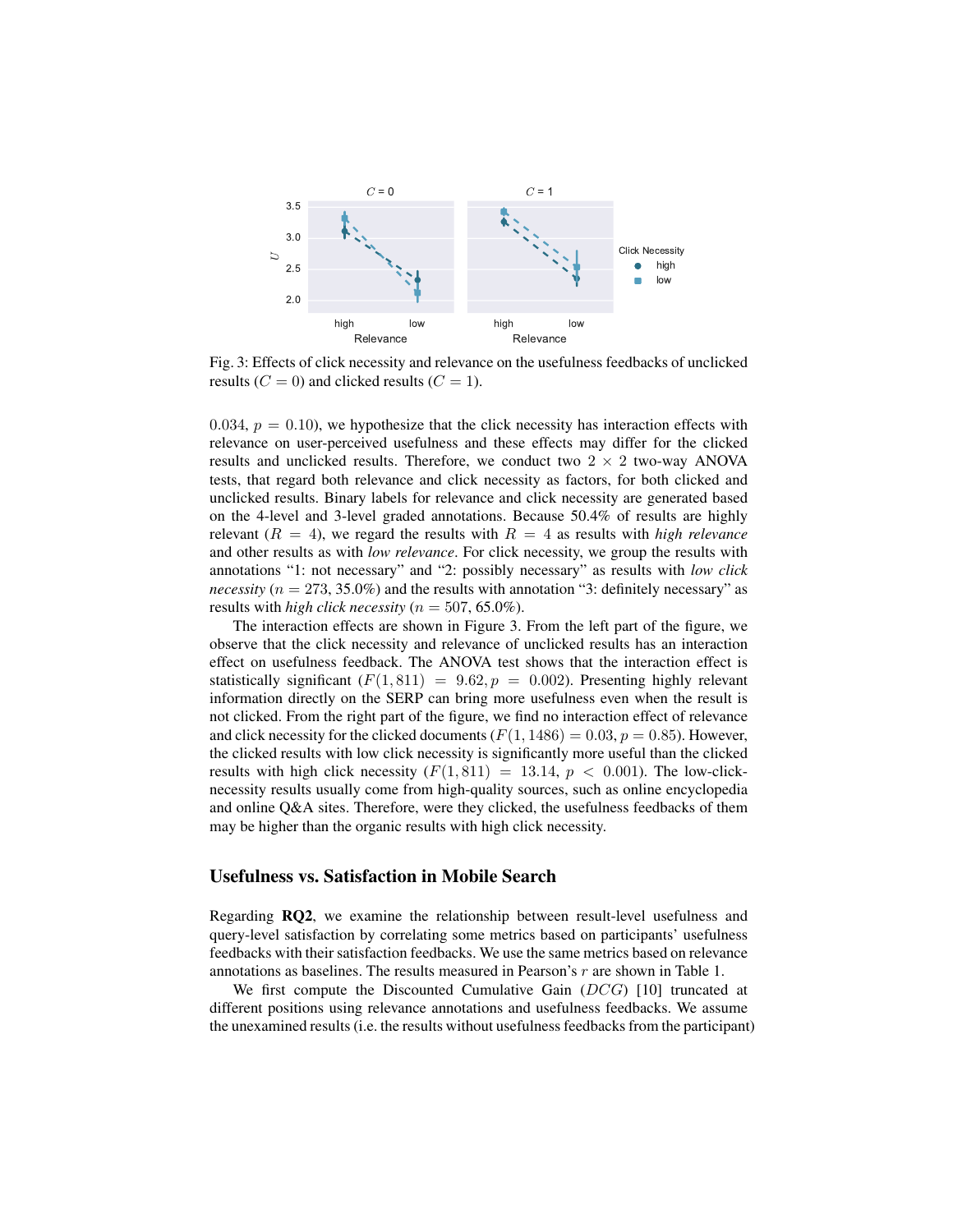Table 1: Pearson's r between satisfaction feedbacks and metrics based on relevance annotations and usefulness feedbacks. The darker and lighter shadings indicate the correlation is significant at  $p < 0.01$  and 0.05. \* (or \*\*) indicates the difference is significant at  $p < 0.05$  ( $p < 0.01$ ), comparing to the same metric based on relevance annotation R.

|              |          | Relevance $(R)$ Usefulness $(U)$ |
|--------------|----------|----------------------------------|
| DCG@1        | 0.147    | $0.350**$                        |
| DCG@3        | 0.192    | $0.381**$                        |
| DCG@5        | 0.172    | $0.320**$                        |
| DCG@10 0.122 |          | $0.282**$                        |
| $CG_C$       | $-0.087$ | 0.014                            |
| $MAX_C$      | $-0.062$ | $0.114**$                        |
| $AVG_C$      | 0.030    | $0.206**$                        |
| $CG_E$       | $-0.057$ | $0.072*$                         |
| $MAX_E$      | 0.088    | $0.541**$                        |
| $AVG_E$      | 0.252    | $0.548**$                        |

are "not useful at all  $(U = 1)$ ". From the upper part of Table 1, we observe that: 1) the correlation between usefulness feedbacks and satisfaction is stronger than that between relevance annotations and satisfaction, which is similar to the findings in desktop settings [20]. 2) For both relevance annotations and usefulness feedbacks, DCG@3 is the best among the DCGs truncated at different positions in terms of the correlation with satisfaction feedbacks, which indicates the results in the initial viewport play an important role in determining the user experience in mobile search.

We also compute some online metrics and correlate them with satisfaction feedbacks. Because users may acquire useful information without clicking the results in mobile search, we take all the examined results into consideration. The following online metrics are adopted:

- $CG_C / CG_E$ : the sum of all result-level judgments of clicked/examined results.
- $MAX_C / MAX_E$ : the maximum of result-level judgments of clicked/examined results.
- $-AVG_C/AVG_E$ : the average result-level judgments of clicked/examined results.

The correlations between these online metrics and users' query-level satisfaction are shown in the lower part of Table 1. It is observed the examined results, especially  $MAX_E$  and  $AVG_E$ , have stronger correlations with the query-level satisfaction than those based on only the clicked results, which confirms our hypothesis that the unclicked but examined results also contribute to the mobile search experience. We also see that, while the online metrics based on usefulness feedbacks can better reflect satisfaction, the online metrics based on relevance annotations perform poorly in estimating query-level satisfaction in mobile search.

We further investigate the reason for this apparent difference between usefulness and relevance judgments by showing the average values of the online metrics based on them for sessions with different satisfaction level in Figure 4. An increasing gap between the relevance-based online metrics and the usefulness-based ones is spotted in these figures as the decrease of satisfaction level. These gaps suggest the relevance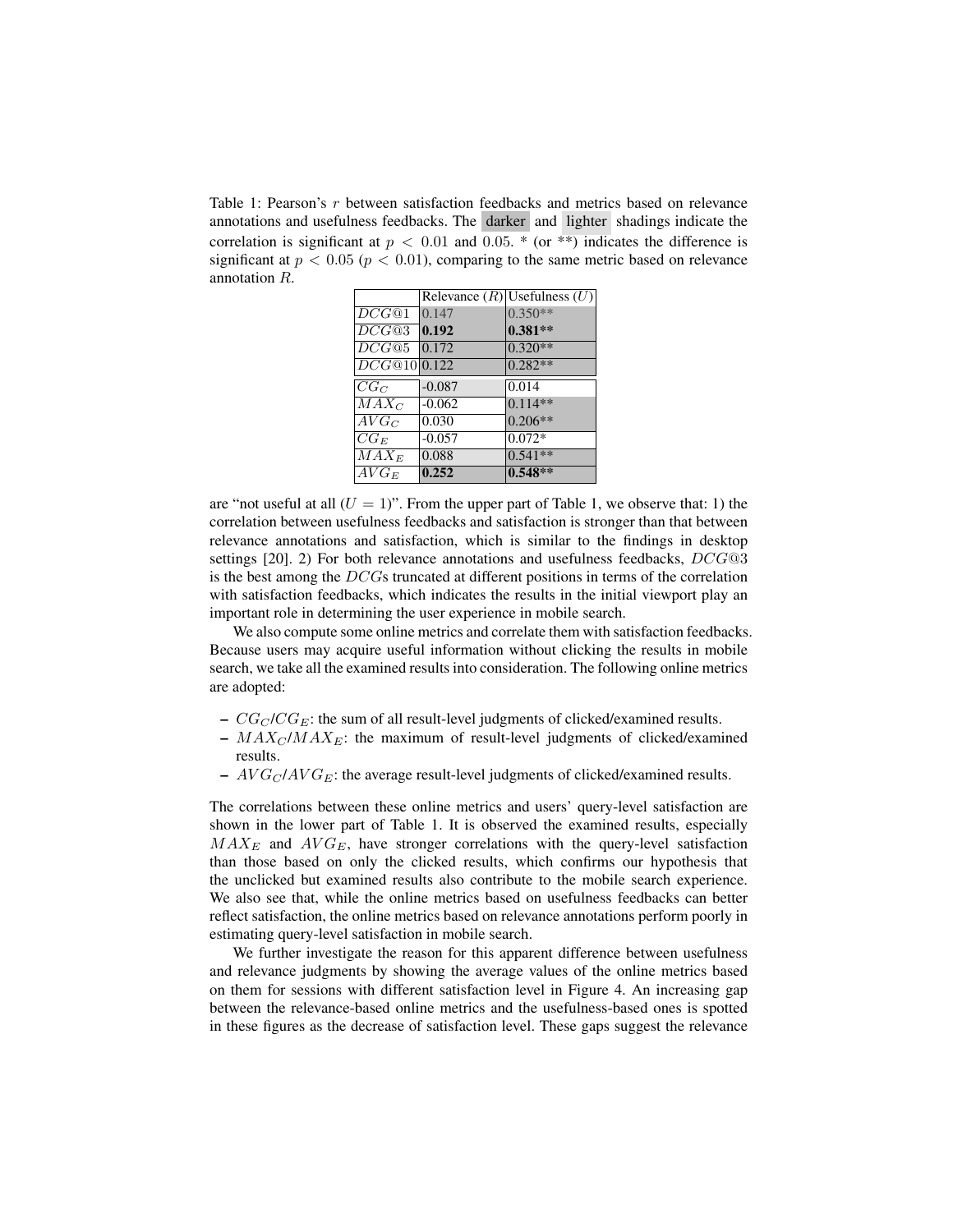

Fig. 4: The average examination-based online metrics of the search sessions with different satisfaction level (SAT).

annotations systematically overestimate the utility of the results in unsatisfied search sessions. This finding in mobile search confirms Mao et al. [20]'s finding in desktop search that relevance is not sufficient for usefulness and satisfaction.

It is also interesting to find non-monotonous relationships between  $CG_C$ ,  $CG_E$ , and satisfaction ( $SAT$ ). In the sessions with moderate satisfaction level ( $SAT=2-4$ ),  $CG_C$  and  $CG_E$  based on relevance and usefulness are positively correlated with  $SAT$ . However, when the session is highly unsatisfactory  $(SAT=1)$ , the user will compensate for the low result quality by clicking on more results, which results in a higher  $CG_C$ of both result-level measures and a higher  $CG_E$  of relevance annotation. The users will be satisfied if they can find enough useful information with minimum effort, therefore, the average  $CG_C$  and average  $CG_E$  of extremely satisfied sessions ( $SAT=5$ ) are lower than those of the sessions with  $SAT=4$ .

# Usefulness vs. User Behavior in Mobile Search

Addressing RQ3 will help us to infer user's experience during search using the behavior signals that can be logged passively. Recent studies have proposed to use the viewport time [16] to estimate the attention and satisfaction of users when click signals are absent or at least inaccurate in mobile search. So in this section, we first investigate the relationship between the viewport time and explicit usefulness feedback from the user.

Figure 5 shows the average viewport time on the snippets of clicked and unclicked results. It is interesting to see from the left part of the figure that there is a weak but statistically significant positive correlation  $(F(3, 811) = 2.71, p = 0.044,$  Pearson's  $r = 0.10$ ) between the viewport time and usefulness feedback for the unclicked results, while from the right part that there is no such correlation for the clicked results  $(F(3, 1386) = 0.89, p = 0.44)$ . This results suggest that in mobile search, the viewport time can be a useful signal in estimating the usefulness of unclicked results but are not so helpful in inferring the usefulness of the clicked results.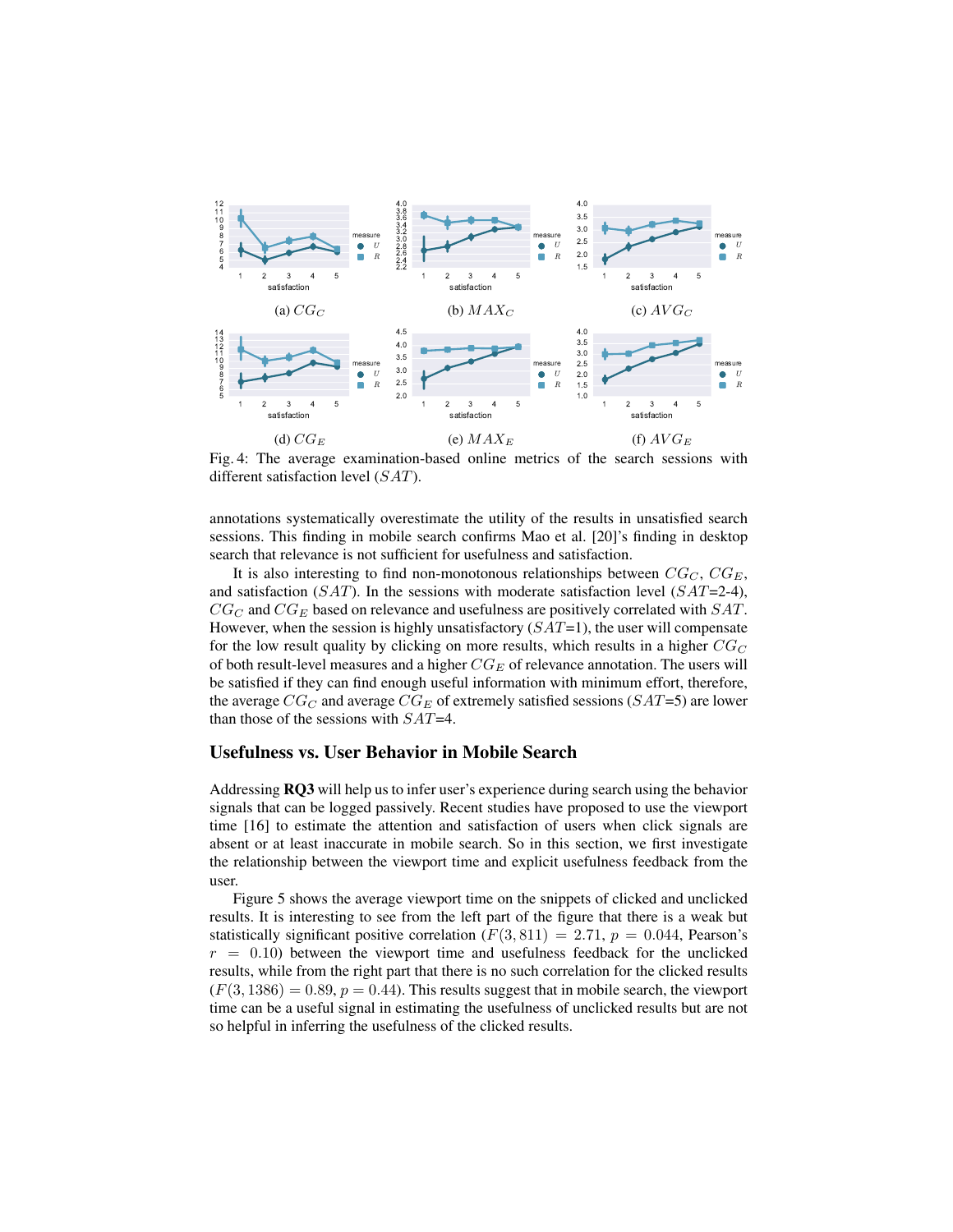

Fig. 5: Average viewport time of the clicked and unclicked results.

To further test whether the viewport time can help in estimating user-perceived usefulness in mobile search, we build regression models to predict the 4-level usefulness feedbacks of the examined results ( $n = 2,305$ ). We compute four viewport features for each result: 1) viewport time of the snippet (viewport time); 2) viewport time divided by the session time (viewport time%); 3) viewport time divided by the area of the snippet (viewport time per pixel); 4) the number of snippets that have been covered by the viewport (#snippet in viewport). We combine the viewport features with existing click and dwell time based features (e.g. the features used in [20] to train the Gradient Boosted Regression Tree (GBRT) to predict user-perceived usefulness and test whether the viewport features can improve the prediction performance via 10-fold cross-validations. We randomly shuffle the dataset for three times and apply the 10-fold cross-validation for each shuffled dataset, which generates  $3 \times 10 = 30$  test folds.

|                                                   | <b>MSE</b>        | MAE Pearson's $r$ |
|---------------------------------------------------|-------------------|-------------------|
| Click&Dwell time                                  | 0.865 0.748 0.374 |                   |
| Click&Dwell time + Viewport $0.849**0.7470.394**$ |                   |                   |

Table 2: The results of usefulness prediction for examined results ( $n = 2,305$ ).

The average performance of the models on the 30 test folds, measured in the Mean Squared Error (MSE), Mean Absolute Error (MAE), and Pearson's r between the predicted values and true values of the usefulness feedbacks, are shown in Table 2. By comparing the performance of these two models, we find that adding viewport features brings a small but statistically significant improvement, measured in MSE and Pearson's r. This result suggests that the viewport time is a valid signal for usefulness.

### Related Work

Mobile Search Existing research show that mobile search is different from traditional desktop search in the following aspects: (1) Mobile search is often conducted in different contexts compared to desktop search: people are more likely to search for news, location-based information and etc. with "fragmented attention" [9]. This observation is also confirmed by analysis on commercial search engines' query logs [23]. (2) The screen space of mobile devices is much smaller than a particular desktop display. Thus mobile users have to incur more effort to read the same amount of information. This will also impact users' behavior pattern and experience [14, 16, 19,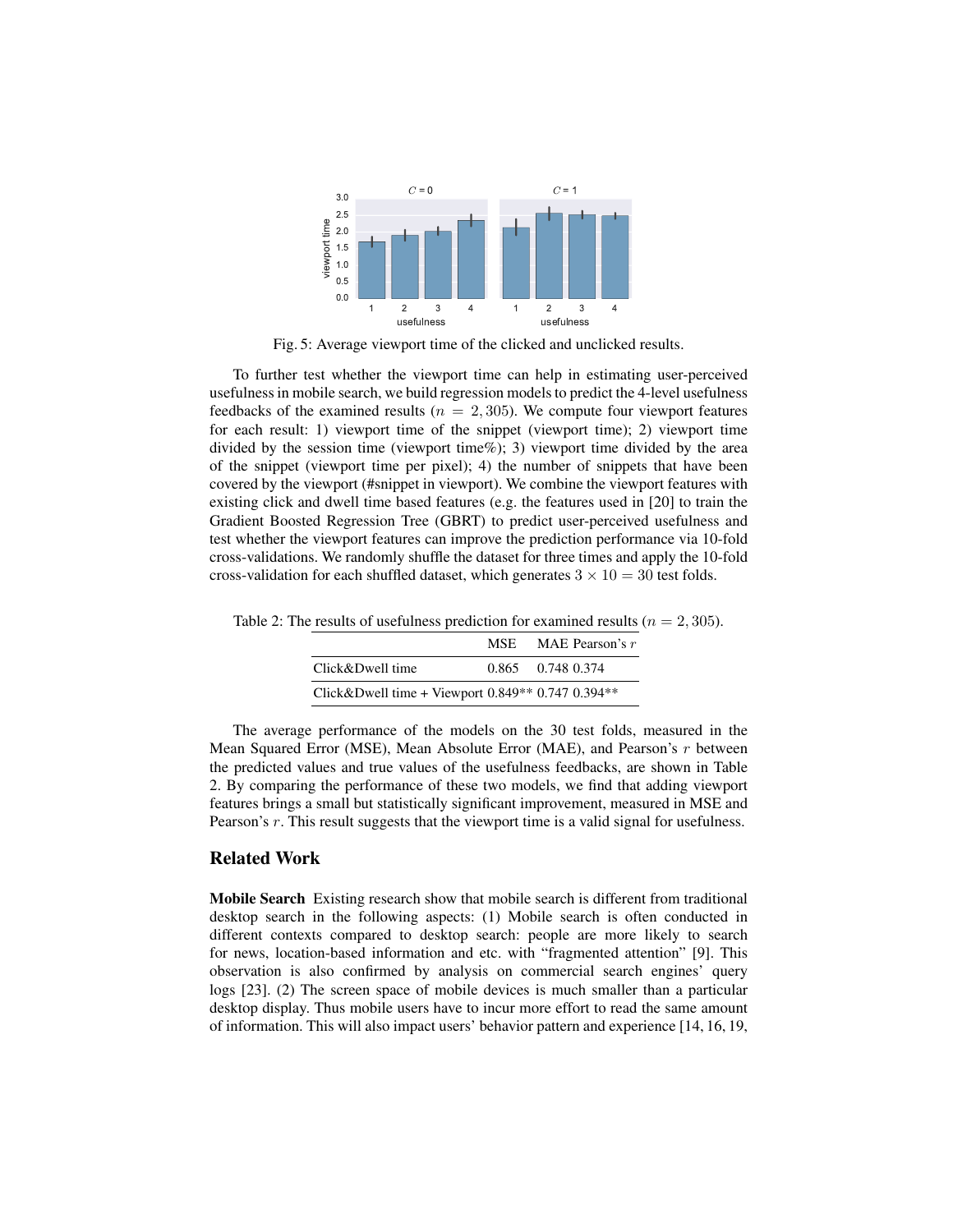17, 21]. (3) Since modern mobile devices are often equipped with a touch screen, users usually interact with SERPs with Multiple Touch Interactions [7], which provides a new opportunity to model users' search processes in a finer grain. These differences between mobile and desktop environment motivate the study of the evaluation of mobile search engines.

Usefulness as an Evaluation Criteria for Search Search evaluation sits at the center of IR studies. While the *system-oriented* evaluation methods aim to build reusable test collections to evaluate the effectiveness of search systems, the *user-oriented* evaluation methods try to measure user's experience during the information seeking process.

Since Belkin et al. [1] and Cole et al. [4] has proposed usefulness as a criteria for the evaluation of interactive information retrieval, some recent effort has been put into filling up the gap between relevance judgment from assessors and usefulness feedback from searchers [11, 15, 20]. They found that usefulness feedback has a stronger correlation with user satisfaction. Although these studies have already gained much success in modeling user satisfaction, the effectiveness of usefulness in the context of mobile search has not been extensively investigated.

# Discussions and Conclusions

To summarize, via a carefully designed user study, we collect users' search behaviors along with their explicit usefulness feedbacks for both the clicked and unclicked results in mobile search. Using the collected data, we investigate the relationships between usefulness feedbacks, ranking positions, relevance annotations, and click necessity annotations to address RQ1. We find that the ranking positions have an effect on the usefulness feedbacks of the results in initial viewports. While a moderate linear correlation is found between usefulness feedbacks and relevance annotations, we find that the presentation style of results, reflected by their click necessity, is a moderating factor of the relationship between relevance and usefulness. Regarding RQ2, we correlate the result-level measures with query-level user satisfaction and confirm in mobile environment that the usefulness feedbacks have a stronger correlation with user satisfaction than the relevance annotations, showing a potential limitation of systemoriented evaluation in estimating actual user satisfaction. Regarding RQ3, we use ANOVA tests and regression models to examine the relationships between usefulness feedbacks and user's search behaviors, especially theviewport time of snippets on mobile SERPs. The results suggest that the viewport time can be a useful feature in estimating usefulness in mobile search. Because the usefulness feedback can: 1) better reflect user satisfaction in mobile search; 2) be estimated by search behavior features, it is promising to be adopt in the user-oriented evaluation of mobile search engines.

#### **References**

- 1. Belkin, N.J., Cole, M., Liu, J.: A model for evaluation of interactive information retrieval. In: Proceedings of the SIGIR 2009 Workshop on the Future of IR Evaluation. pp. 7–8 (2009)
- 2. Cleverdon, C., Mills, J., Keen, M.: Aslib cranfield research project: factors determining the performance of indexing systems (1966)
- 3. Cohen, J.: Weighted kappa: Nominal scale agreement provision for scaled disagreement or partial credit. Psychological bulletin 70(4), 213 (1968)